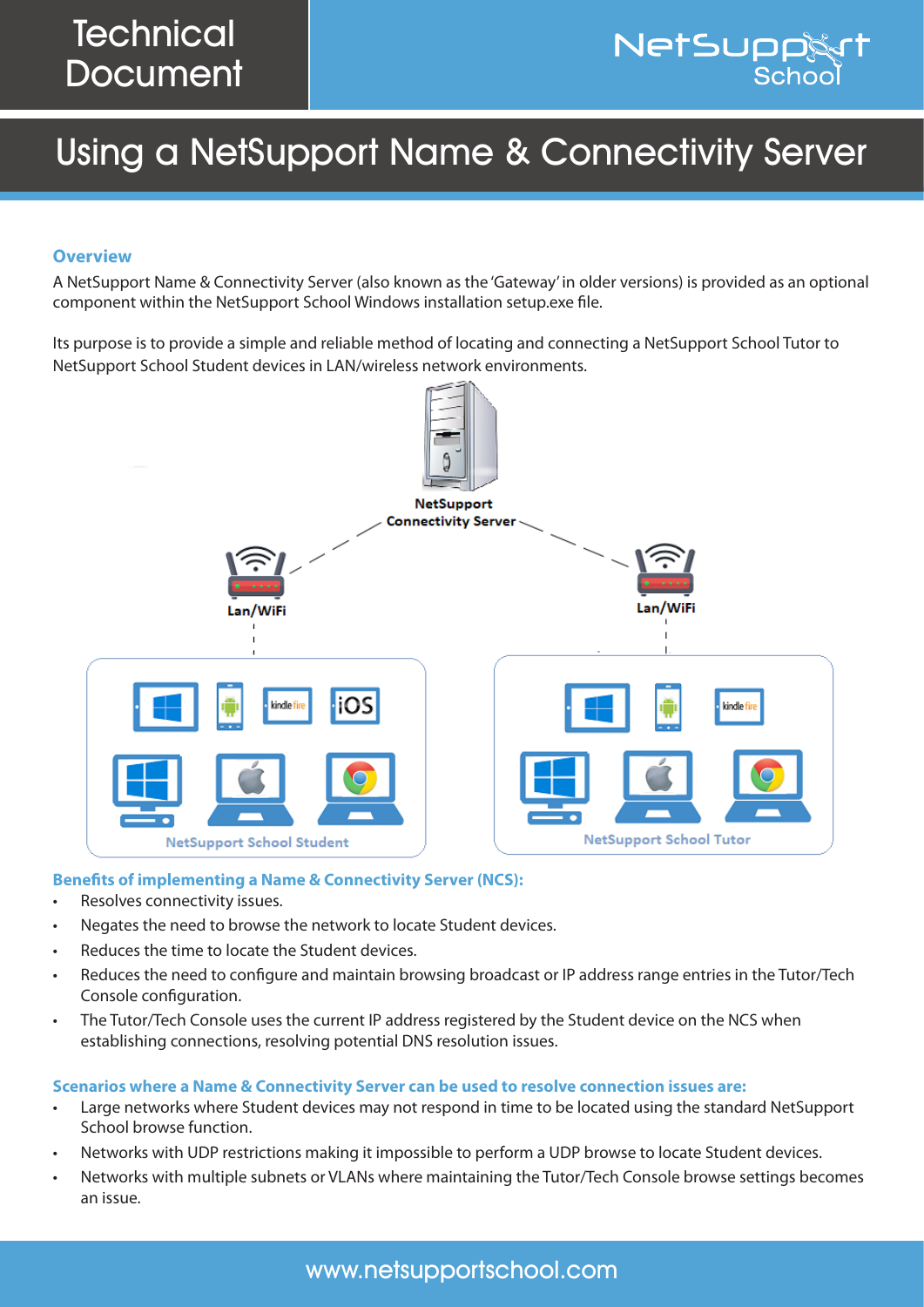

#### **How it works**

Once implemented, the Student devices on start-up will register the machine name, IP address, MAC address, room name and logged on user name with the Name & Connectivity Server.

In turn, the Tutor/Tech Console will request the Student device details from the Name & Connectivity Server instead of performing a browse across the network to find the Student devices to connect to.

#### **Installing a Name & Connectivity Server**

The Name & Connectivity Server (NCS) is designed to be installed and run on a physical or virtual machine running a Windows Server operating system. The server must be accessible from all Tutor/Tech Console and Student devices on the network.

The server the NCS is installed on should have a static IP address to prevent any server connection issues within a DHCP environment.

The NCS can be installed as a standalone component (or along with other NetSupport School components). In the Custom Setup screen, select the **Name & Connectivity Server** option.

| Student<br>Install Configurator           |  |  |
|-------------------------------------------|--|--|
| Add Configurator Start Menu shortcut      |  |  |
| Tutor Console                             |  |  |
| Add desktop shortcut for Tutor Console    |  |  |
| Remote Deployment Utility                 |  |  |
| Tech Console (includes Remote Deployment) |  |  |
| Add desktop shortcut for Tech Console     |  |  |
| Name and Connectivity Server              |  |  |
| Replay Conversion Utility                 |  |  |
| Design and playback tests                 |  |  |

At the end of the installation, the Name & Connectivity Server configuration window will launch.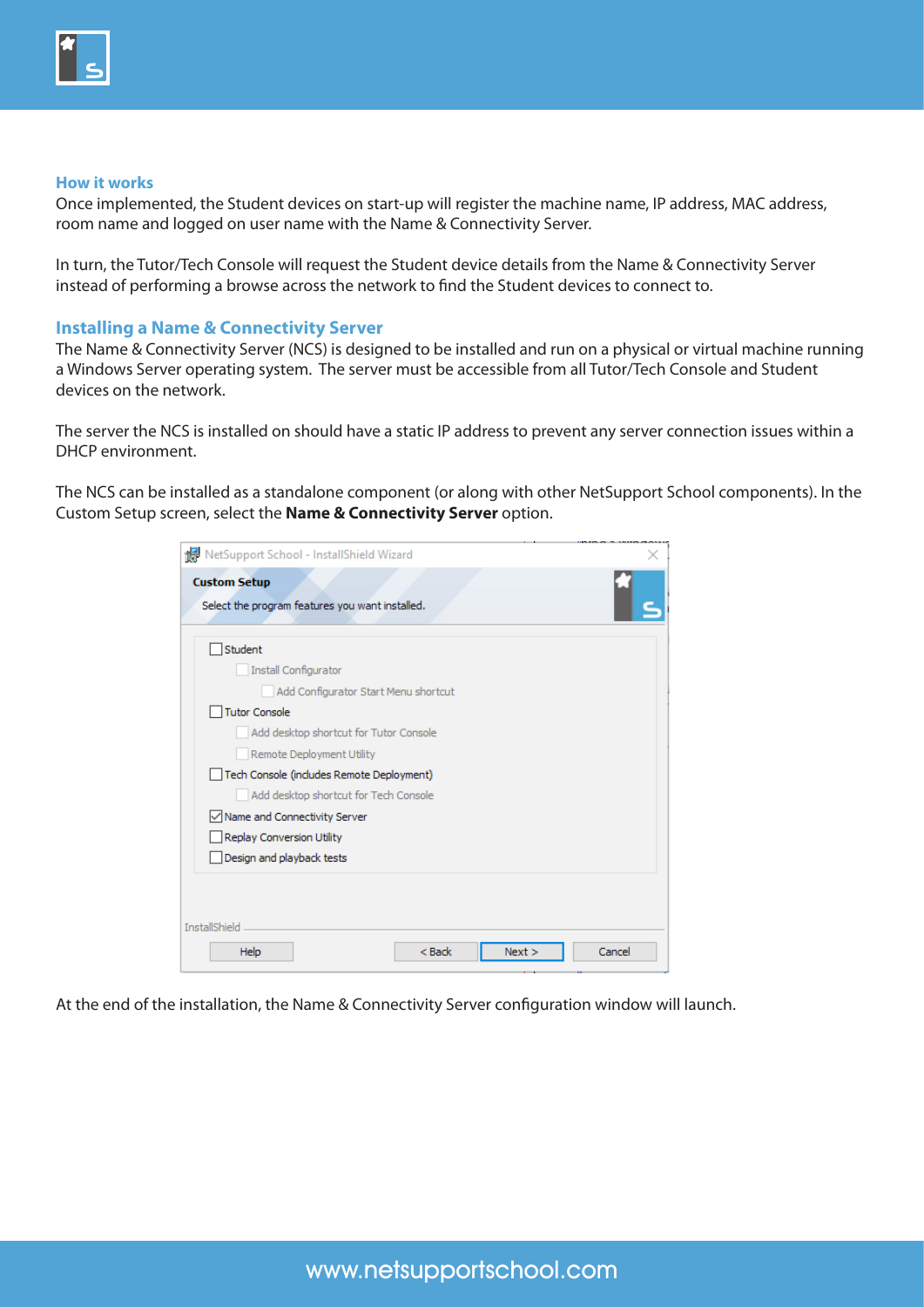

## **Configuring the Name & Connectivity Server**

#### **General tab**

|                 |                                                   | NetSupport Connectivity Server Configuration Utility |                                              |  |
|-----------------|---------------------------------------------------|------------------------------------------------------|----------------------------------------------|--|
| General         | Licenses Security<br>Keys                         | Classes                                              |                                              |  |
|                 | Listening Port and Interfaces                     |                                                      |                                              |  |
|                 | <b>O</b> Listen on all IP interfaces              |                                                      |                                              |  |
|                 | Port(s):                                          | 443                                                  |                                              |  |
|                 |                                                   | (e.g. 443C, 3085C, 4000 etc.)                        |                                              |  |
|                 | $\bigcirc$ Listen on specified IP interfaces      |                                                      |                                              |  |
|                 | <b>IP Address</b>                                 | Port                                                 | Add                                          |  |
|                 |                                                   |                                                      | <b>Delete</b>                                |  |
|                 |                                                   |                                                      | Edit                                         |  |
|                 | Comms. Management Packet Interval<br>CMPI (secs): | 60                                                   |                                              |  |
| Event Log Files |                                                   |                                                      |                                              |  |
| Location:       |                                                   |                                                      | C:\Program Files (x86)\Common Files\NSL\Coni |  |
|                 | Max. file size (KB):                              | 1000                                                 | Browse                                       |  |
|                 | OK                                                | Cancel                                               | Apply<br>Help                                |  |

#### **Listen on all IP interfaces**

By default, the installed Connectivity Server component uses the local IP address(es) and communicates using port 443 - this can be changed if required.

**Note:** *On a machine that also has the Web Server (IIS) Role added, the Connectivity Server port will need to be changed to the NetSupport registered port 3085.*

#### **Listen on specified IP interfaces**

If the Connectivity Server machine has multiple network cards installed, you can add the specific IP address to use. Click **Add** and enter the required IP address.

#### **CMPI (Communications Management Packet Interval)**

When configured for Connectivity Server connections, the Student device confirms its availability by periodically polling the Connectivity Server. By default, a network packet is sent every 60 seconds, but you can change this if required.

**Note:** *Once the Connectivity Server is active, the CMPI value also controls how long it takes for the Student devices to be removed from the list of available machines shown on the Clients tab of the 'Connectivity Server Console' after it is no longer available on the network.*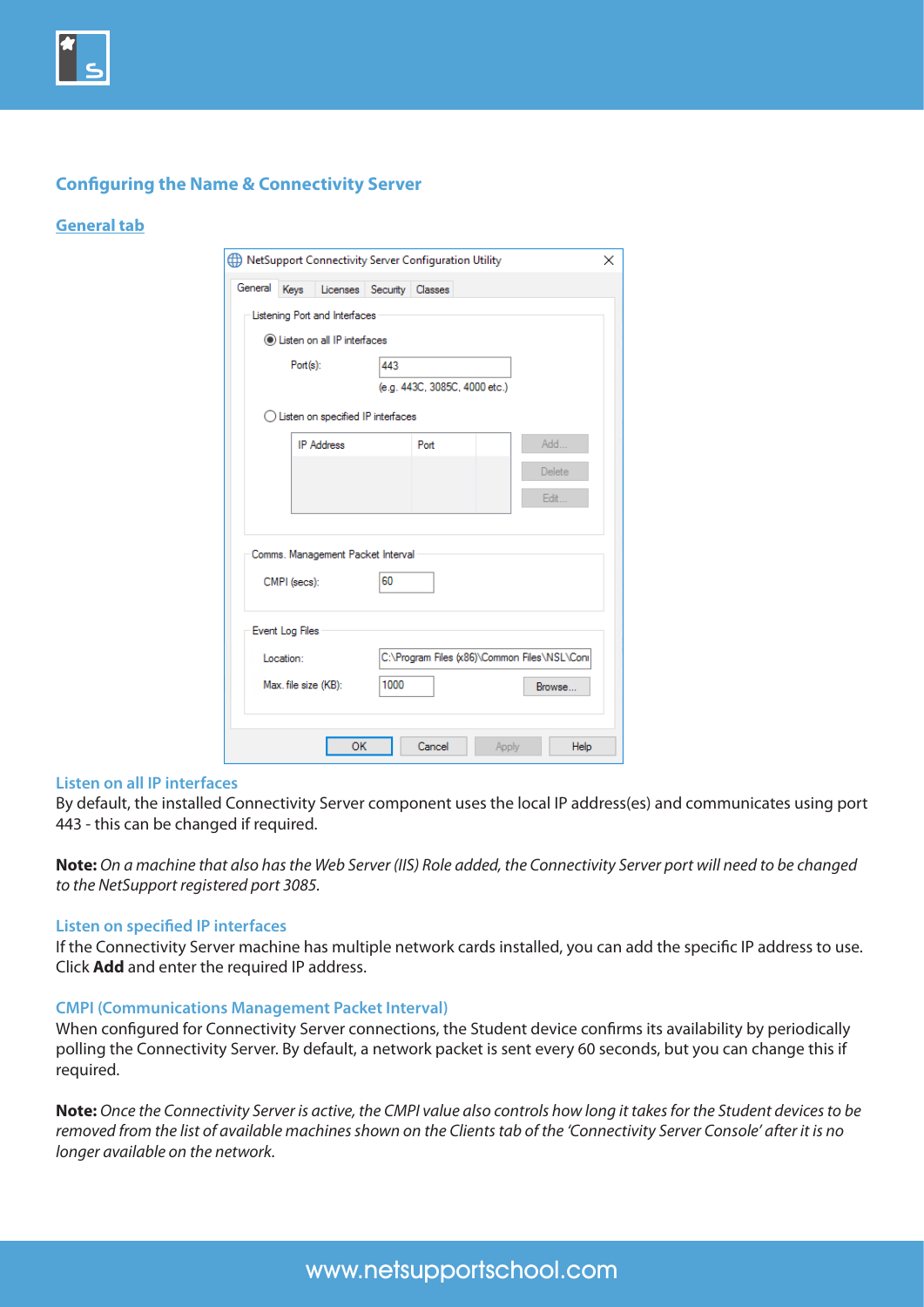

#### **Event log files**

Connectivity Server activity during an active session is recorded in a text file with a default file name of **GWxxx.log**. Log files can be useful for checking which Student devices and Tutor/Tech Consoles have connected to the Connectivity Server.

#### **Location:**

By default, the GWxxx.log files are stored in the C:\Program Files (x86)\Common Files\NSL\Connectivity Server folder. The **Browse** button can be used to specify an alternative folder path.

#### **Max file size (KB):**

To limit the size of the log file, you can specify a maximum file size. When the limit is reached, a new file will be created, for example GW001.log, GW002.log, GW003.log etc.

**Note:** *For changes to the log file settings to take affect the Gateway32 service on the machine will need to be restarted.*

#### **Keys tab**

| General Keys | Licenses Security Classes | NetSupport Connectivity Server Configuration Utility                            |         |
|--------------|---------------------------|---------------------------------------------------------------------------------|---------|
|              | Connectivity Server Keys: |                                                                                 |         |
| Description  |                           | <b>Creation Date</b>                                                            |         |
| Class 1      |                           | Thu Jun 6 15:44:47 2019                                                         |         |
|              |                           |                                                                                 |         |
|              |                           |                                                                                 |         |
|              |                           |                                                                                 |         |
|              |                           |                                                                                 |         |
|              |                           |                                                                                 |         |
|              |                           |                                                                                 |         |
| Add          | Delete                    | Add Connectivity Server Key                                                     |         |
|              |                           | Please enter a description and a Connectivity Server                            | ×<br>OK |
|              |                           | Key. The Connectivity Server Key must be the same at<br>the Client and Control. | Cancel  |
|              |                           | Description:                                                                    |         |
|              |                           | NetSupport NCS                                                                  |         |
|              | OK                        | Connectivity Server Key:                                                        |         |

Access to a Connectivity Server is protected by use of a Connectivity Server key (security key). The Connectivity Server will not accept connections from a NetSupport School Tutor, Tech Console or Student device unless the matching key is also configured on those devices.

The key is therefore a pre-requisite when configuring the Name & Connectivity Server settings.

- 1. Click **Add** and enter a suitable description for the key.
- 2. Click **Set** and enter your chosen Connectivity Server key. An encrypted value will be displayed. For accuracy, enter the key twice. The key must be between 8 and 15 characters and can contain upper and lower case letters, numbers and/or special characters. Click **OK**. (It may help to make a note of the key). As mentioned, the same key must also be used when configuring both the NetSupport School Tutor and Student devices to communicate with the Server.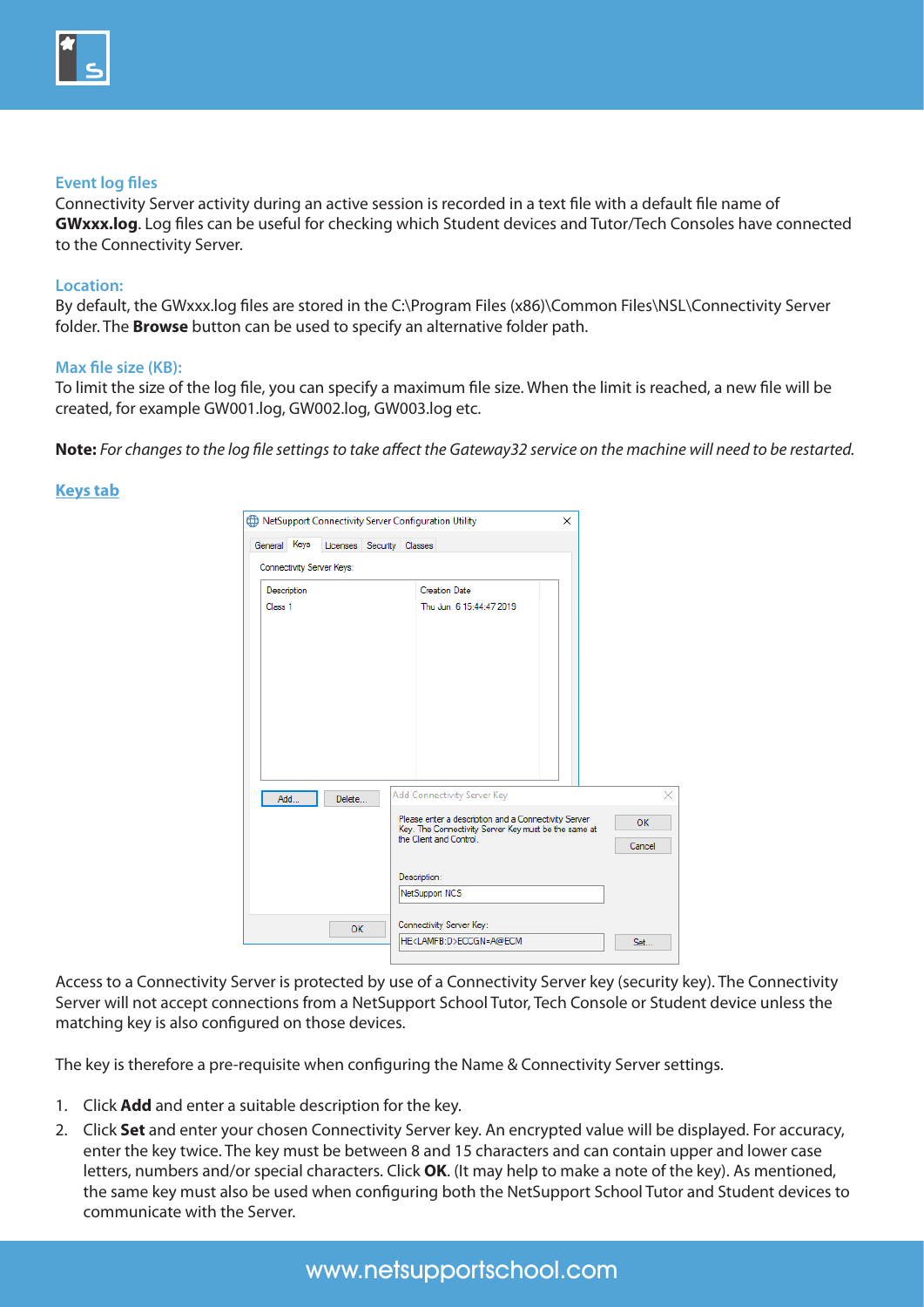

3. The key description and creation date will now be displayed in the Connectivity Server Keys list.

#### **Licenses tab**

|  |                          |          |          | NetSupport Connectivity Server Configuration Utility |        |      | × |
|--|--------------------------|----------|----------|------------------------------------------------------|--------|------|---|
|  | General Keys             | Licenses | Security | Classes                                              |        |      |   |
|  | Available license files: |          |          |                                                      |        |      |   |
|  | License File             | Serial   |          | Quantity                                             | Status |      |   |
|  | C:\Program Fil EVL1000   |          |          | 40 Clients                                           | Eval   |      |   |
|  |                          |          |          |                                                      |        |      |   |
|  |                          |          |          |                                                      |        |      |   |
|  |                          |          |          |                                                      |        |      |   |
|  |                          |          |          |                                                      |        |      |   |
|  |                          |          |          |                                                      |        |      |   |
|  |                          |          |          |                                                      |        |      |   |
|  |                          |          |          |                                                      |        |      |   |
|  | Activate                 |          |          |                                                      |        |      |   |
|  |                          |          |          |                                                      |        |      |   |
|  |                          |          |          |                                                      |        |      |   |
|  |                          |          |          |                                                      |        |      |   |
|  |                          |          |          |                                                      |        |      |   |
|  |                          |          |          |                                                      |        |      |   |
|  |                          |          |          |                                                      |        |      |   |
|  |                          | OK       |          | Cancel                                               | Apply  | Help |   |

The Licenses tab will show the details of the NetSupport School licence(s) that have been applied to the Name & Connectivity Server.

When the Name & Connectivity Server starts on the machine, it will attempt to automatically activate the NetSupport School licence over the internet. If the automatic activation fails for any reason, the licence can be manually activated using the **Activate** button.

Multiple NetSupport School licences can be applied to the Name & Connectivity Server by renaming the additional NSM.LIC files and placing them in the NetSupport School installation directory: C:\Program Files (x86)\NetSupport\ NetSupport School.

The NSM.LIC files will need to be renamed sequentially so that they are read by the Name & Connectivity Server – for example NSM.LIC, NSM-1.LIC, NSM-2.LIC, NSM-3.LIC etc.

All applied NetSupport School licence files will be listed on the Licenses tab and will require activating on the Name & Connectivity Server.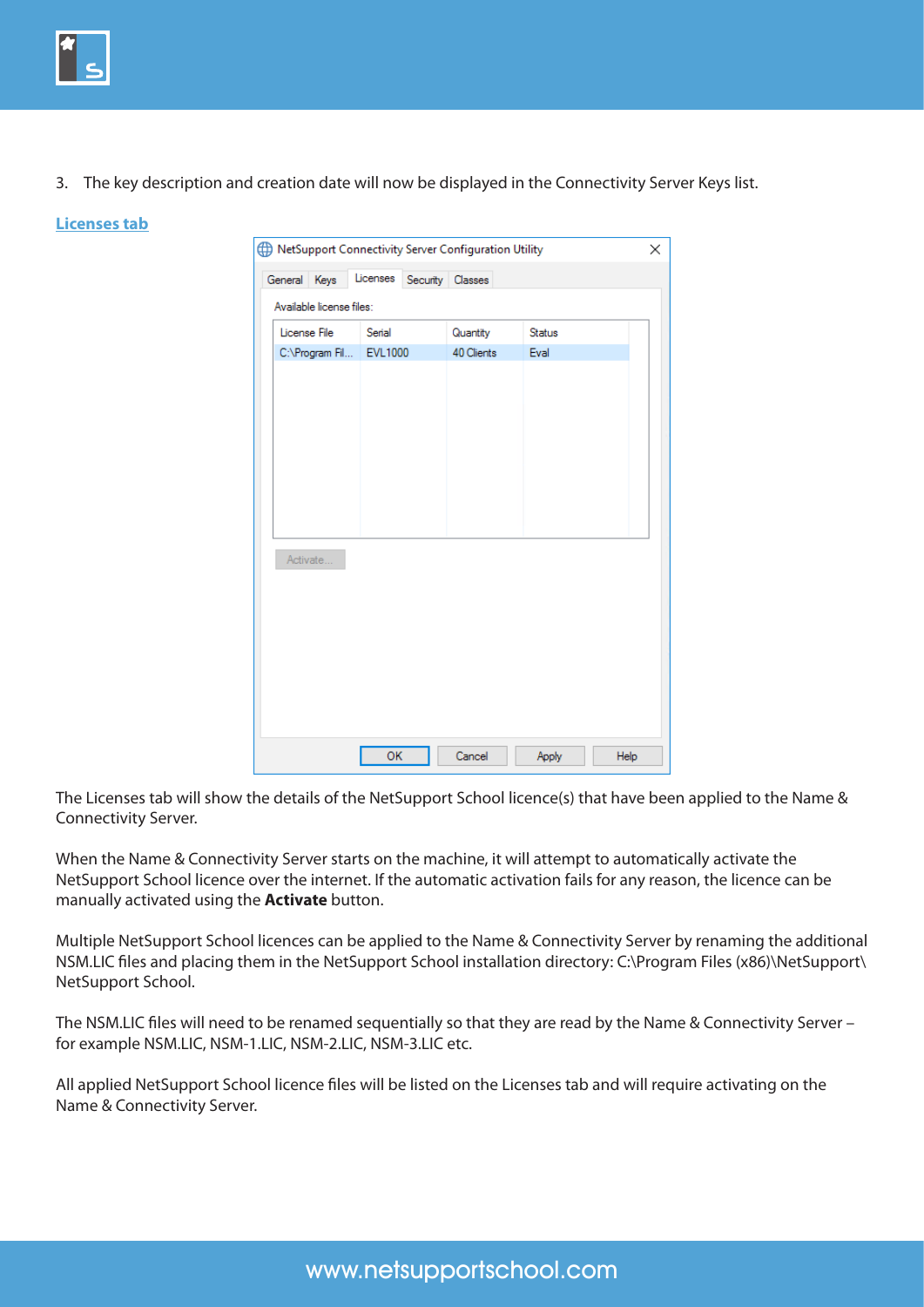

## **Security tab**

| NetSupport Connectivity Server Configuration Utility |                                                               |         |       | ×    |
|------------------------------------------------------|---------------------------------------------------------------|---------|-------|------|
| General Keys                                         | Licenses Security                                             | Classes |       |      |
|                                                      | ○ Enable encryption of communications to remote computers     |         |       |      |
|                                                      | Block any remote computers not using encrypted communications |         |       |      |
|                                                      |                                                               |         |       |      |
|                                                      |                                                               |         |       |      |
|                                                      |                                                               |         |       |      |
|                                                      |                                                               |         |       |      |
|                                                      |                                                               |         |       |      |
|                                                      |                                                               |         |       |      |
|                                                      |                                                               |         |       |      |
|                                                      |                                                               |         |       |      |
|                                                      |                                                               |         |       |      |
|                                                      |                                                               |         |       |      |
|                                                      |                                                               |         |       |      |
|                                                      |                                                               |         |       |      |
|                                                      | OK                                                            | Cancel  | Apply | Help |

No changes are required to be made on the Security tab.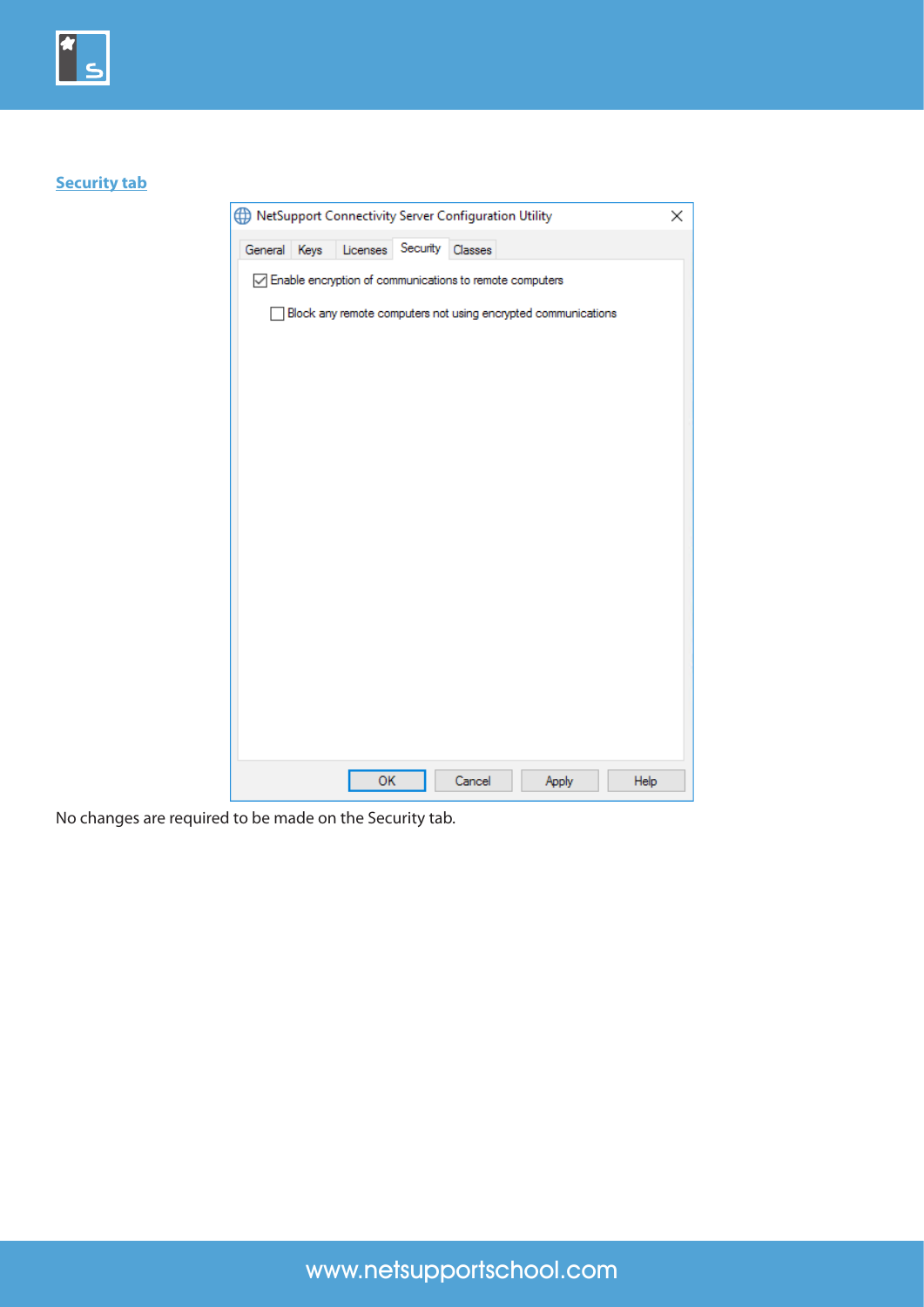

#### **Classes tab**

**Note:** *This option is only applicable if you intend to use NetSupport's SIS/MIS (Student/Management Information System) connection mode.* 

| NetSupport Connectivity Server Configuration Utility<br>$\times$ |
|------------------------------------------------------------------|
| Classes<br>Licenses Security<br>General Keys                     |
| Class datasource<br>◯ None<br>ClassLink OneRoster                |
| Tenant Id:                                                       |
| Key:                                                             |
| ◯ OneRoster zipped CSV files                                     |
| File:                                                            |
| Google Classroom                                                 |
| ambient-future-242714<br>Project:                                |
| 1<br>00<br>00<br>Syncs per day:<br>at:                           |
| Reset data<br>Sync now                                           |
| Last Checked:                                                    |
| Last Updated:                                                    |
|                                                                  |
| Cancel<br>OK<br>Apply<br>Help                                    |

From version 12.60, NetSupport School allows you to import school timetable/roster data directly from a SIS/ MIS system. This can be done by either linking directly to the SIS/MIS data using ClassLink OneRoster/Google Classroom or by importing the data from a zip file which has been extracted from the SIS/MIS.

The NetSupport Name & Connectivity Server can be configured to provide direct integration with ClassLink OneRoster or Google Classroom, allowing access to the school's SIS classrooms and student accounts.

#### **Class datasource**

#### **ClassLink OneRoster**

Select this option to link to ClassLink OneRoster and enter your school/district's Tenant ID. For added validation, enter the matching NetSupport School Security/API Key provided in your Roster Server Portal. (The key can be found in the OneRoster Server Portal by selecting, Applications > NetSupport School > API Key and Secret.)

#### **OneRoster zipped CSV files**

Alternatively, you can import zipped CSV files. Click and browse to the required files.

#### **Notes:**

- The CSV files must conform to the OneRoster standard.
- The first time you configure the Connectivity Server to use OneRoster zip files, you must do a bulk export of your SIS *data.*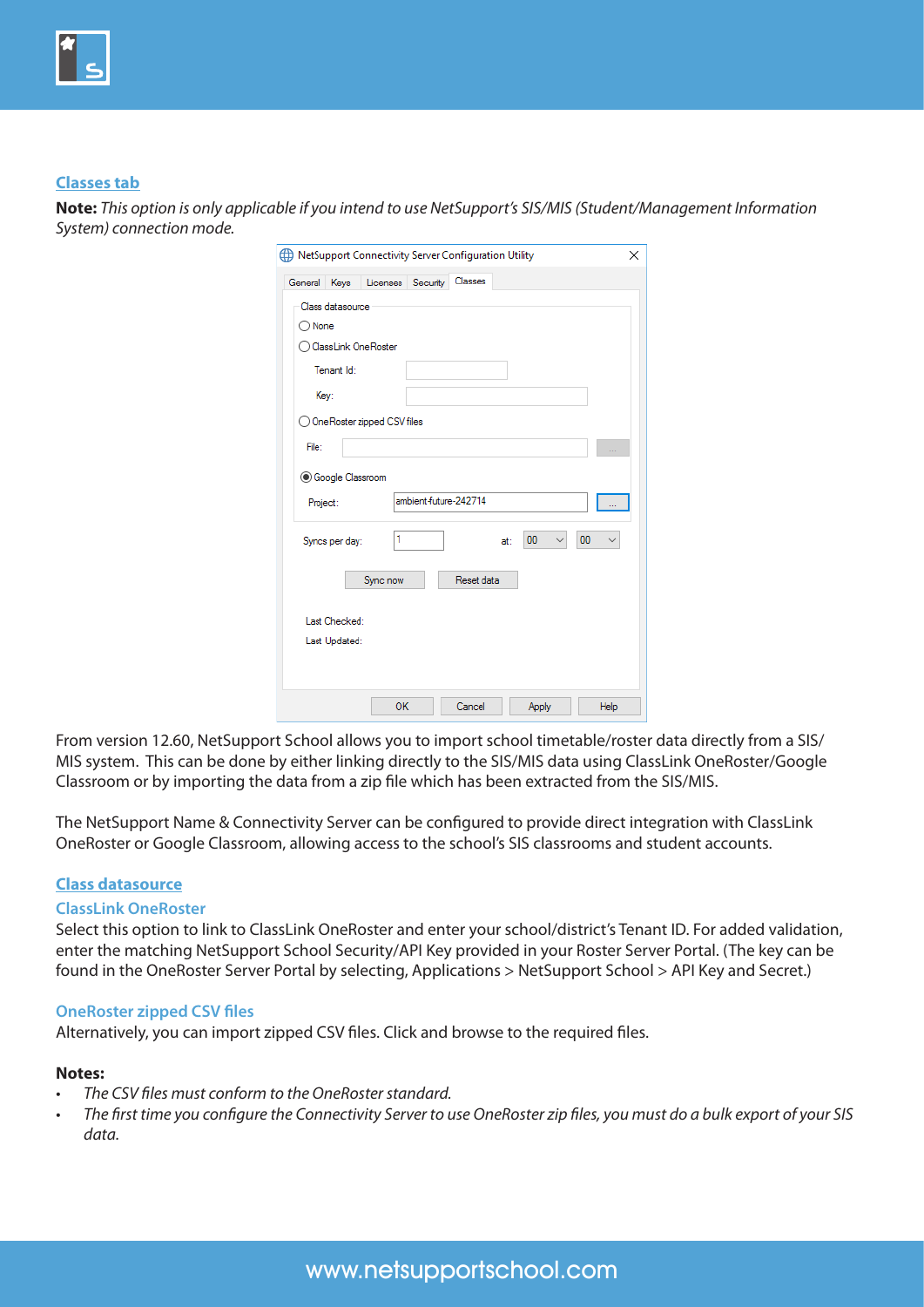

#### **Google Classroom**

Select this option to link to Google Classroom. Click and browse to one of the JSON files that you have copied to the machine (both files must be present, but either file can be selected). *[Click here](https://www.netsupportschool.com/nss-pdfs/Integrating-NetSupport-School-with-Google-Classroom.pdf)* for information on how to set up a Google Classroom Project and create the required JSON files.

Click **Apply** and you will be prompted to sign into Google G Suite with administrator credentials and grant access to NetSupport School.

#### **Syncs per day**

By default, the Connectivity Server will sync with OneRoster or Google Classroom once a day. This can be amended by entering a different value here, you can also specify the time the sync will take place.

Click **Sync now** to synchronise the Connectivity Server. Clicking **Reset Data** will clear all previous data stored and if there is a lot of data to download, may take some time.

Once you are happy that the Name & Connectivity Server is configured as required, click **OK**.

The NetSupport Connectivity Server Console icon **Should now appear in the system tray. If any of the settings** need editing, right-click on the icon and select **Configure Connectivity Server**. Double-click the icon to open the Connectivity Server Console window. This details the activity during a NetSupport School-managed lesson, i.e. Tutor and Student devices communicating through the Server.

| Clients                                                                                                                                                                                                                                 | Active Sessions # Services                                                                                                          |                                                                                                                                                                                                             |         |                                                                                                                                          |                                                                                                                                    |  |
|-----------------------------------------------------------------------------------------------------------------------------------------------------------------------------------------------------------------------------------------|-------------------------------------------------------------------------------------------------------------------------------------|-------------------------------------------------------------------------------------------------------------------------------------------------------------------------------------------------------------|---------|------------------------------------------------------------------------------------------------------------------------------------------|------------------------------------------------------------------------------------------------------------------------------------|--|
| Client                                                                                                                                                                                                                                  | IP Address                                                                                                                          | <b>MAC Address</b>                                                                                                                                                                                          | Channel | External IP                                                                                                                              | Security Ke                                                                                                                        |  |
| 딯<br>Ę<br><b>MATTJONES</b><br>Ξ<br><b>TOMMURRAY</b><br>Ę<br>ANDYEARP<br>딯<br><b>LIZBURY</b><br>ç<br><b>LISABROWN</b><br>ς<br><b>JANENEAL</b><br>딯<br><b>CHRISLOVESEY</b><br>딯<br><b>ADAMWALLIS</b><br><b>ROBHAWKINS</b><br>$\Box$ TUTOR | >10.20.0.65<br>>10.20.0.71<br>>10.20.0.74<br>>10.20.0.76<br>>10.20.0.80<br>>10.20.0.82<br>>10.20.0.83<br>>10.20.0.86<br>>10.20.0.88 | CB00032019D8 Room A<br>CB0048D356C1 Room A<br>CB011HA514F3 Room A<br>CB0008J4D893 Room A<br>CB005S3V8723 Room A<br>CB008G5D6736 Room A<br>CB011S5A5847 Room A<br>CB022Y5L1396 Room A<br>CB0781EH6893 Room A | Room A  | 10.20.0.65<br>10.20.0.71<br>10.20.0.74<br>10.20.0.76<br>10.20.0.80<br>10.20.0.82<br>10.20.0.83<br>10.20.0.86<br>10,20.0.88<br>10.20.0.90 | WebSocket<br>WebSocket<br>WebSocket<br>WebSocket<br>WebSocket<br>WebSocket<br>WebSocket<br>WebSocket<br>WebSocket<br>98X))F&2J8DJK |  |

You can now configure the required NetSupport School components to communicate with the NCS.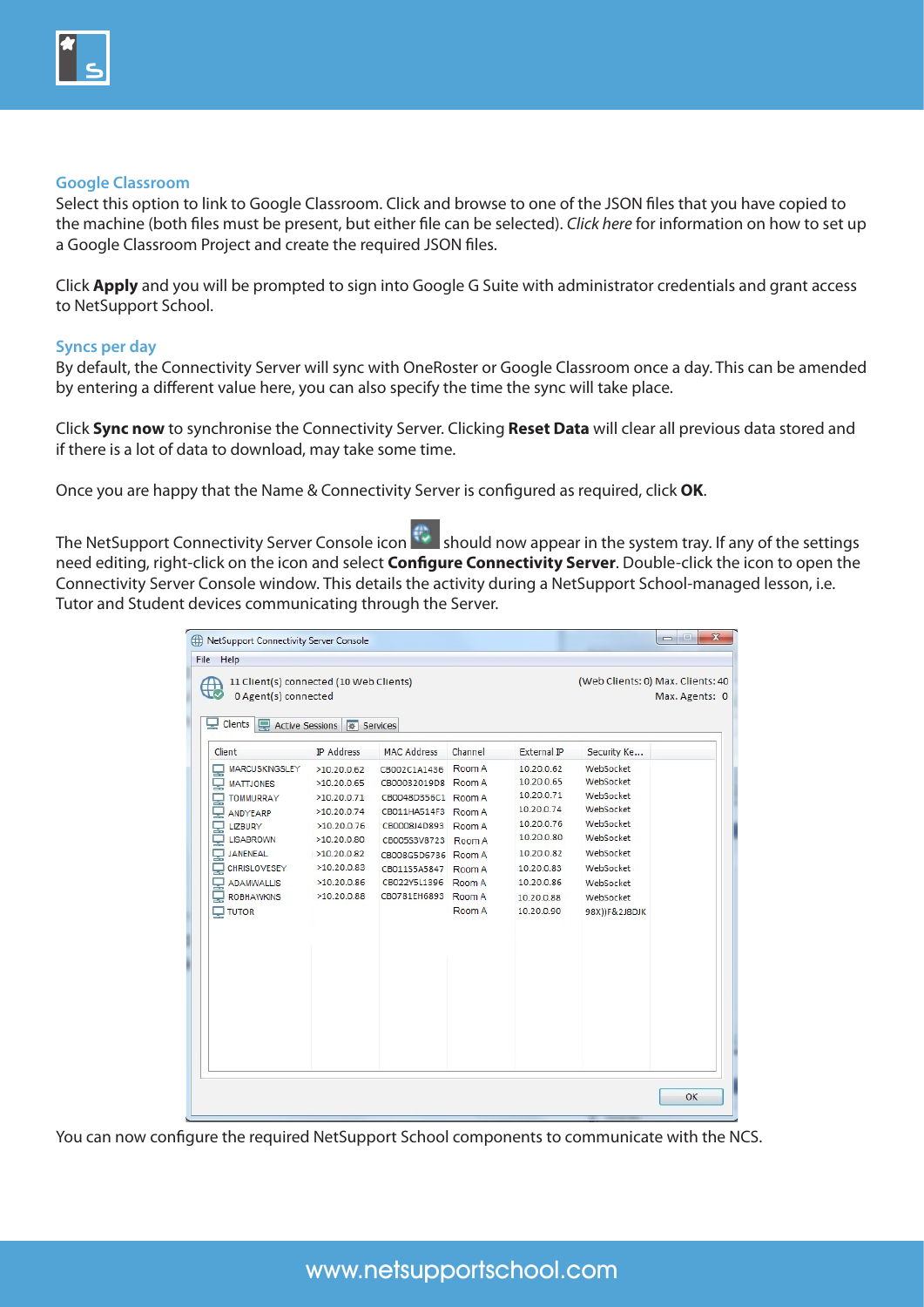## **Configuring the NetSupport School Windows Tutor and Tech Console to use the NCS**

The following instructions assume that the Tutor and Tech Console components are already installed on the required Windows machines.

- 1. Open the NetSupport School Tutor or Tech Console.
- 2. To configure the Tutor, select **{**School}{Configuration Network and Wireless Settings} from the drop-down menu.

#### Or

To configure the Tech Console, select {Admin}{Configuration - Network and Wireless Settings} from the dropdown menu.

| Settings for Configuration: NetSupport School                                            |                                                                                           |                               |                                                         | ×    |
|------------------------------------------------------------------------------------------|-------------------------------------------------------------------------------------------|-------------------------------|---------------------------------------------------------|------|
| Start Options<br>Start Options<br><b>D</b> Restrictions<br>Network and Wireless Settings | Tutor Identification<br>Name:<br>Description:                                             | <b>MR JONES</b><br>Head of IT |                                                         |      |
| Performance<br>Student Selection<br>NetSupport Protect<br>Administration                 | <b>TCP/IP Settings</b><br>Connect By Hostname (DHCP/WINS)<br>Include Chromebooks          |                               | Port: 5405                                              |      |
| Security<br>Profile                                                                      | Use Name & Connectivity Server<br>Server: 10.0.4.48:443<br>Browsing                       |                               | Settings                                                |      |
|                                                                                          | Subnets used when browsing for students<br>Accelerate Browse<br><b>Broadcast Settings</b> |                               | Settings                                                |      |
|                                                                                          | Enable Broadcast Show and File Distribution<br>◯ Use Multicast<br><b>O</b> Use Broadcast  |                               | Settings                                                |      |
|                                                                                          | Wireless Network<br>Maximum Throughput                                                    |                               | Mbps<br>$\overline{8}$<br>$\checkmark$<br><b>Deploy</b> |      |
|                                                                                          |                                                                                           |                               |                                                         |      |
|                                                                                          | <b>OK</b>                                                                                 | Cancel                        |                                                         | Help |

3. Select **Use Name & Connectivity Server** and click **Settings**. Enter the IP address of the machine where the Name & Connectivity Server was installed, the port number (if different from the default 443 port), and click **Set** to enter the matching security key entered when installing the Server. An encrypted value will be displayed.

**Note:** *When* **Use Name & Connectivity Server** *is enabled please ensure* **Connect By Hostname (DHCP/WINS)** *is disabled to avoid conflicts.*

4. Click **OK** to apply the settings.

By default, the Tutor and Tech Console settings are stored in the registry for each logged-on user in the following locations:

HKEY\_CURRENT\_USER\Software\NetSupport Ltd\PCICTL\ConfigList\NetSupport School

HKEY\_CURRENT\_USER\Software\NetSupport Ltd\PCICTL\ConfigList\NetSupport Tech Console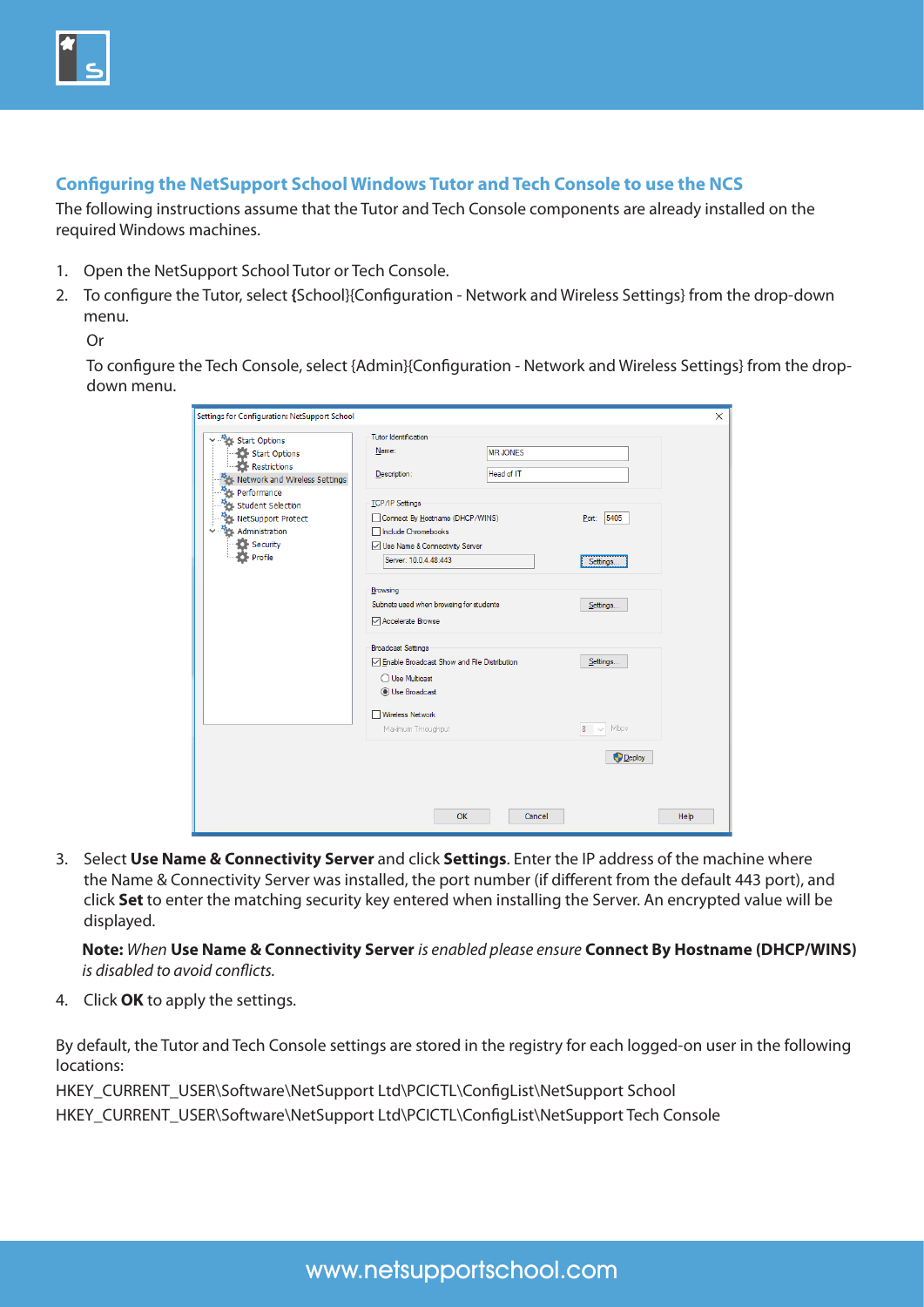## **Configuring NetSupport School Student devices to use the NCS**

The following instructions explain how to configure the NetSupport School Student for Windows, and assumes the Student component is already installed on the devices.

- 1. In the NetSupport School program group, select the NetSupport School Student Configurator.
	- Or

Launch the Student Configurator exe file, PCICFGUI, from the NetSupport School Program Files (x86) folder.

| NetSupport School Client Configurator                                                                                                                                                                                             |                                                                                                                                    | $\times$                                                                                                                                             |          |
|-----------------------------------------------------------------------------------------------------------------------------------------------------------------------------------------------------------------------------------|------------------------------------------------------------------------------------------------------------------------------------|------------------------------------------------------------------------------------------------------------------------------------------------------|----------|
| Network Settings<br>፝ፚ<br>Room<br>ď<br>Security<br>ď<br>Audio<br>٠,<br>User Interface<br>$\mathbf{r}^{\mathrm{z}}_{\mathrm{G}}$<br>Advanced<br>$\mathbf{r}^{\mathrm{c}}_{\mathrm{c}}$<br>Journal<br><b>Terminal Services</b><br>ъ | TCP/IP<br>Send Keepalive Packets<br>○ Use Name & Connectivity Server<br>Server: 10.0.4.48:443<br>Multicast address:<br>225.16.8.68 | Port: 5190<br>Configure<br>Name & Connectivity Server<br>10.0.4.48<br>Address:<br>Test<br>443<br>Port:<br>GI;J@HDLHN <oamfh;k>OBG<br/>Key:</oamfh;k> | $\times$ |
|                                                                                                                                                                                                                                   |                                                                                                                                    |                                                                                                                                                      | Set      |
|                                                                                                                                                                                                                                   |                                                                                                                                    | OK                                                                                                                                                   | Cancel   |
|                                                                                                                                                                                                                                   |                                                                                                                                    |                                                                                                                                                      |          |
|                                                                                                                                                                                                                                   | OK<br>Cancel                                                                                                                       | Help                                                                                                                                                 |          |

- 2. In Network Settings, select **Use Name & Connectivity Server** and click **Configure**. Enter the IP address of the machine where the Name & Connectivity Server is installed, the port number (if different from the default 443 port), and click **Set** to enter the matching security key entered when installing the Server. An encrypted value will be displayed. Click **OK**.
- 3. Click **OK** to apply the settings. Student devices will need to be restarted for the changes to take effect.

By default, the Student component settings are stored in the client32u.ini file located in the following folder: C:\Program Files (x86)\NetSupport\NetSupport School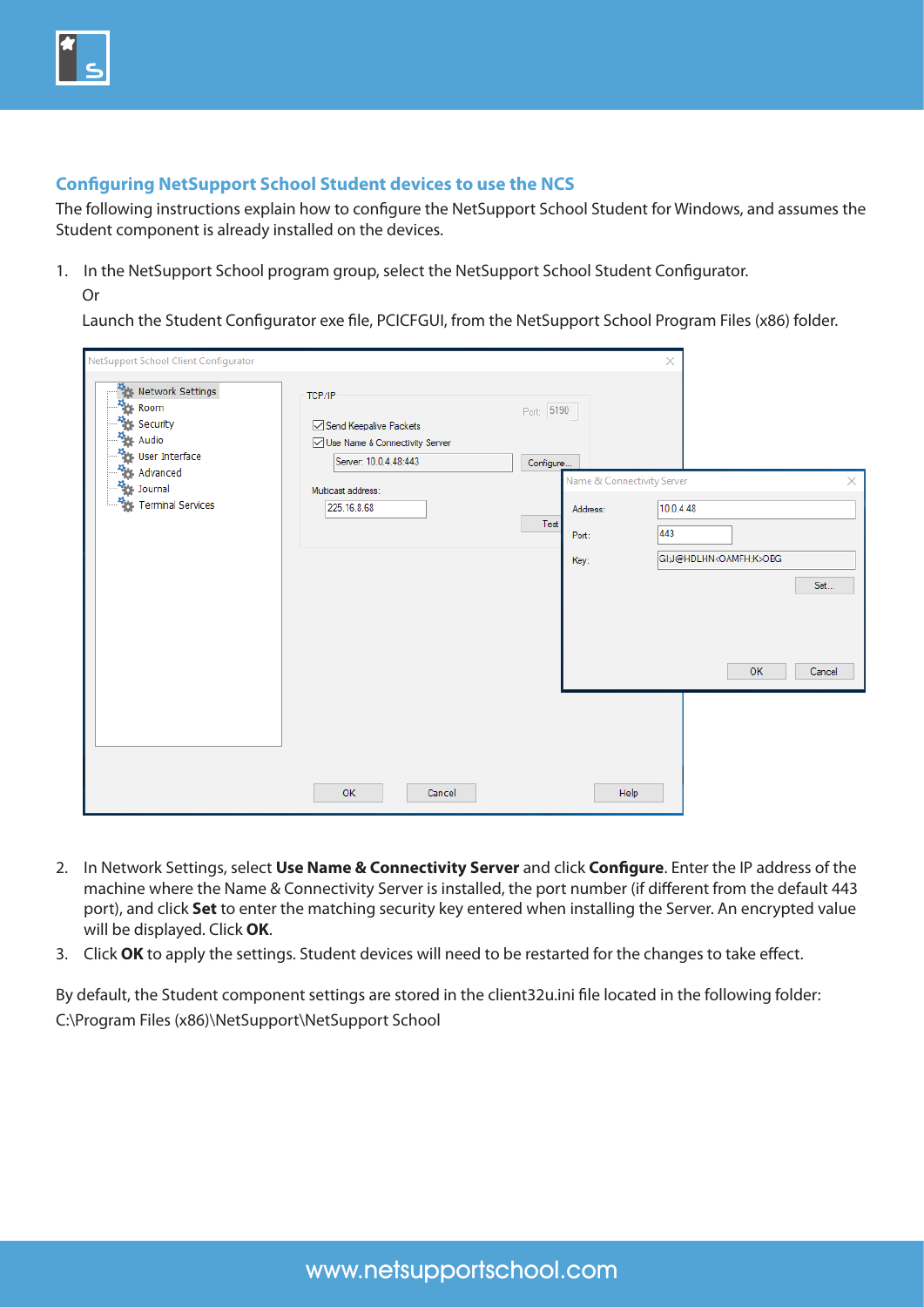

## **Applying the NCS settings to NetSupport School components by Group Policy**

The Name & Connectivity Server settings can also be applied to the Tutor, Tech Console and Student Configurations via Group Policy.

Machine and user-based NetSupport School ADMX/ADML files are provided with the software and are available on a machine that has the NetSupport School Tutor installed – in the folder:

C:\Program Files (x86)\NetSupport\NetSupport School\ADM Templates\ADMX

Applying the Name & Connectivity Server settings to the components using the machine-based ADMX files via a Group Policy will ensure that the settings will be the same for all users that log on to the Tutor and Student devices.

Additional information for creating and applying the NetSupport School configuration via a Group Policy can be found in the following Technical Document:

*[Configuring the NetSupport Connectivity Server details for NetSupport School Students and Tutors by Group Policy](https://kb.netsupportsoftware.com/knowledge-base/configuring-the-netsupport-connectivity-server-details-for-netsupport-school-students-and-tutors-by-group-policy-gpo/)  [\(GPO\)](https://kb.netsupportsoftware.com/knowledge-base/configuring-the-netsupport-connectivity-server-details-for-netsupport-school-students-and-tutors-by-group-policy-gpo/)*

**Note:** *When applying the NCS security key using a Group Policy, you must enter the encrypted value that was returned when originally configuring the Tutor, Tech Console and Student components rather than the plain text version. The encrypted value is different for each component so care must be taken to ensure that the correct encrypted value is used in the Group Policies, as shown in the example below.*

| Name & Connectivity Server | ×                                 |  |
|----------------------------|-----------------------------------|--|
| Address:                   | 10.0.4.48                         |  |
| Port:                      | 443                               |  |
| Key:                       | GI;J@HDLHN <oamfh;k>OBG</oamfh;k> |  |
|                            | Set                               |  |
|                            |                                   |  |
|                            |                                   |  |
|                            | Cancel<br>OK                      |  |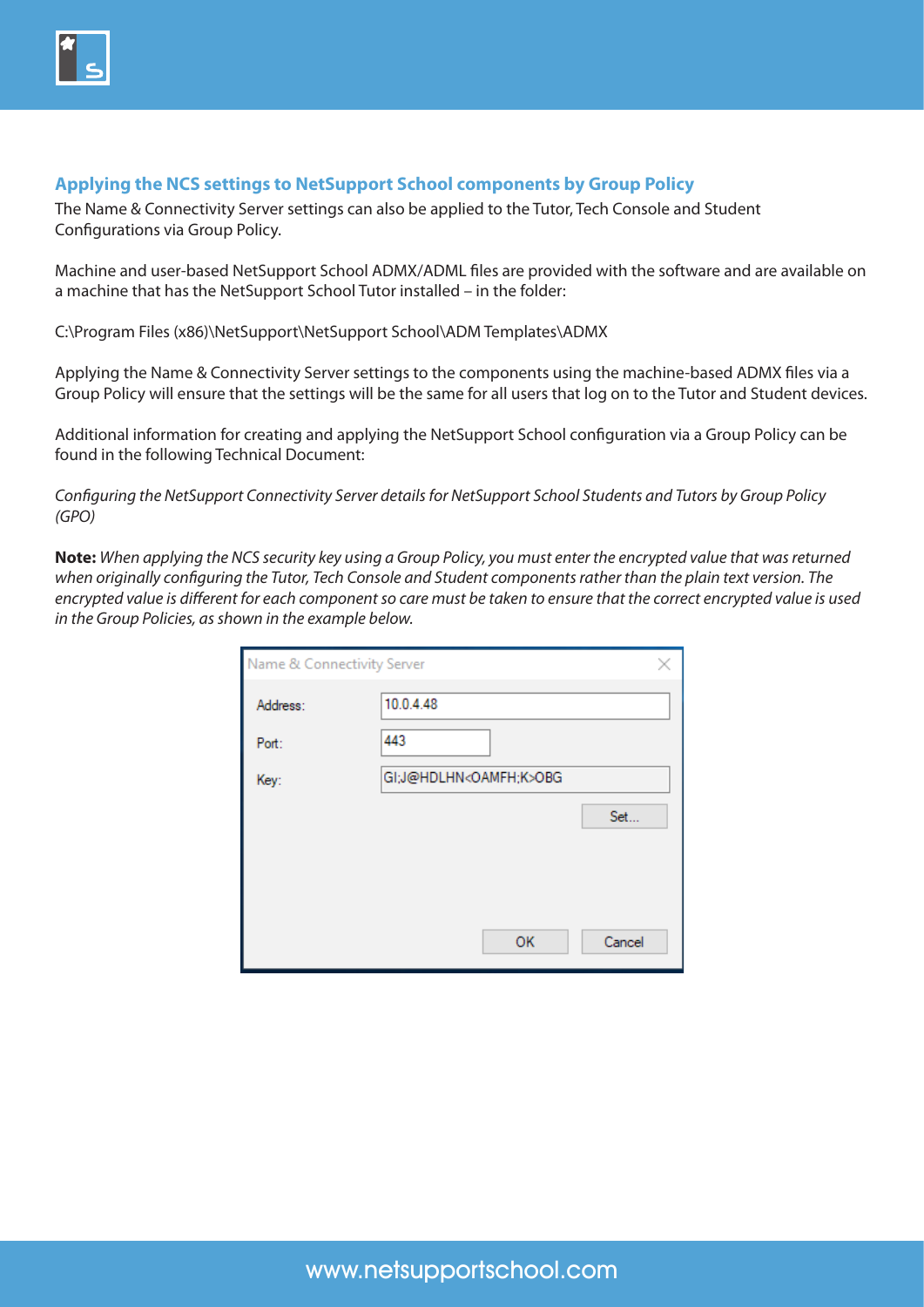

#### **Troubleshooting connectivity issues**

The main cause of connection issues between the Name & Connectivity Server and NetSupport School components are that the IP address, port number and Connectivity Server key do not match on all devices. This should be checked first by re-entering the details and restarting the Name & Connectivity Server process and Student components.

If the above does not resolve the connectivity issues, investigate the following:

#### **1. Is the Name & Connectivity Server running?**

In normal operation, a NetSupport Connectivity Server Console icon will be displayed in the system tray on the machine the Name & Connectivity Server is installed on.

The Name & Connectivity Server runs as an Automatic Startup Type service called Gateway32, so check that this service is running.

#### **2. Is the Name & Connectivity Server listening?**

A GWxxx.log file is created on the Name & Connectivity Server that records the Gateway32 service start up and the machine names of the Tutor/Tech Console and Student devices connecting to the server.

The GWxxx.log files are located in the C:\Program Files (x86)\Common Files\NSL\Connectivity Server folder by default.

If an entry such as "Failed to bind to listening port..." is seen in the log file, this is usually indicative that another application is already using the port number configured for the Name & Connectivity Server. As the default port for the Name & Connectivity Server is 443, this will normally be the Web Server (IIS) role that may also be installed on the server.

Running "netstat –an | more" from a command prompt will list the ports in use on the server.

If a port conflict is the issue, either reconfigure the Name & Connectivity Server to use an alternative port number or reconfigure/disable the application that is causing the conflict.

#### **3. Are the Students connected to the Name & Connectivity Server?**

There are two ways to confirm if the Tutor/Tech Console and Student devices are connected to the Name & Connectivity Server.

The first is to right-click the NetSupport Connectivity Server Console icon  $\ddot{\ddot{\cdot}}$  in the system tray on the server and select **Open**. This will open the Console window.

Selecting the Clients tab will display the information for all of the devices that are currently connected to the Name & Connectivity Server.

The second is to use the entries in the GWxxx.log file to see the machine names of the devices that have connected to the server.

#### **4. Has the maximum number of device connections been reached?**

The Name & Connectivity Server restricts the number of devices that are able to concurrently connect to the server based on the number of Clients in the NSM.LIC file applied on the server.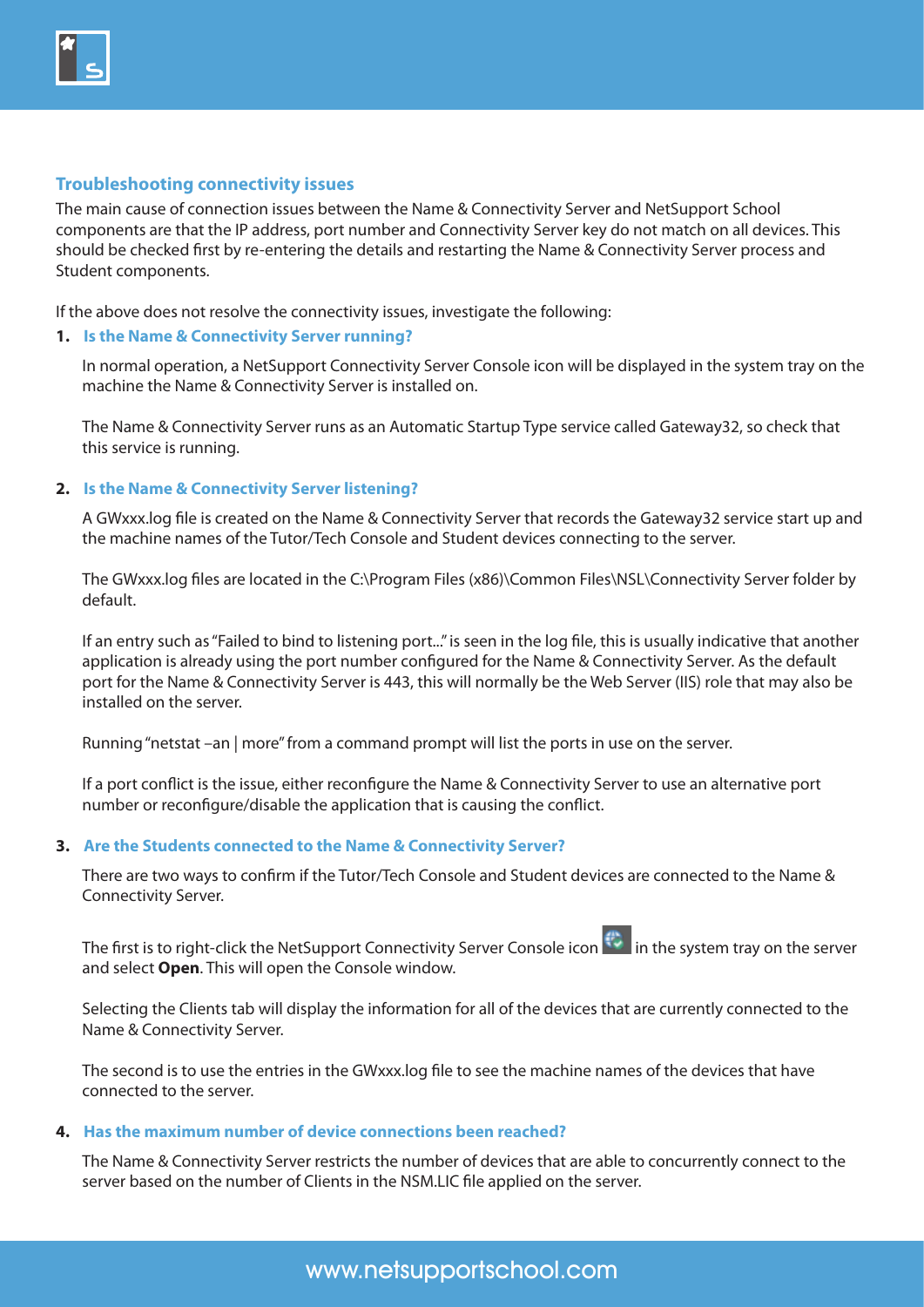

A 'License Limit Exceeded' entry will be seen in the GWxxx.log file if more devices than are allowed in the NSM.LIC licence file attempt to connect to the Name & Connectivity Server.

#### **5. Is the student service running?**

With a default configuration applied, a NetSupport School Client icon will be seen in the system tray on the Student devices.

The Student component runs as an automatic startup type service called Client32, so check that this service is running on the device.

#### **6. Is the Name & Connectivity Server visible to the Tutor/Tech Console and Student devices?**

If no Tutor/Tech Console or Student devices are seen on the Clients tab on the Name & Connectivity Server, it is possible to use two connection tests from the devices to confirm that the NCS is visible on the network:

#### **Using the Name and Connectivity Server test page**

On the Tutor/Tech Console or Student device, open a browser and enter the following URL:

http://[ServerIPAddress]:[PortNo]/testpage.htm

(Where [ServerIPAddress] is the IP address of the Name & Connectivity Server, and [PortNo] is the port number that it is configured to use.)

| simple html                             | ×                                 |
|-----------------------------------------|-----------------------------------|
| $\mathbf C$<br>$\leftarrow$<br>946<br>⇧ | <b>10.0.4.48:443/testpage.htm</b> |
| <b>III</b> Apps                         |                                   |
|                                         | The NetSupport Gateway Test Page  |
|                                         |                                   |
|                                         |                                   |
|                                         |                                   |
|                                         |                                   |
|                                         |                                   |

If the device can successfully reach the Name & Connectivity Server test page, a NetSupport Gateway Server page will be displayed in the browser.

#### **Using the Telnet connection test**

**Note:** *if the Telnet Client is not installed on the device, it can be enabled in the Control Panel | Programs and Features | Turn Windows features on or off section.*

On the Tutor/Tech Console or Student device , open a command prompt and enter in the following command and press **Enter**:

telnet [ServerIPAddress] [PortNo]

(Where [ServerIPAddress] is the IP address of the Name & Connectivity Server, and [PortNo] is the port number that it is configured to use.)